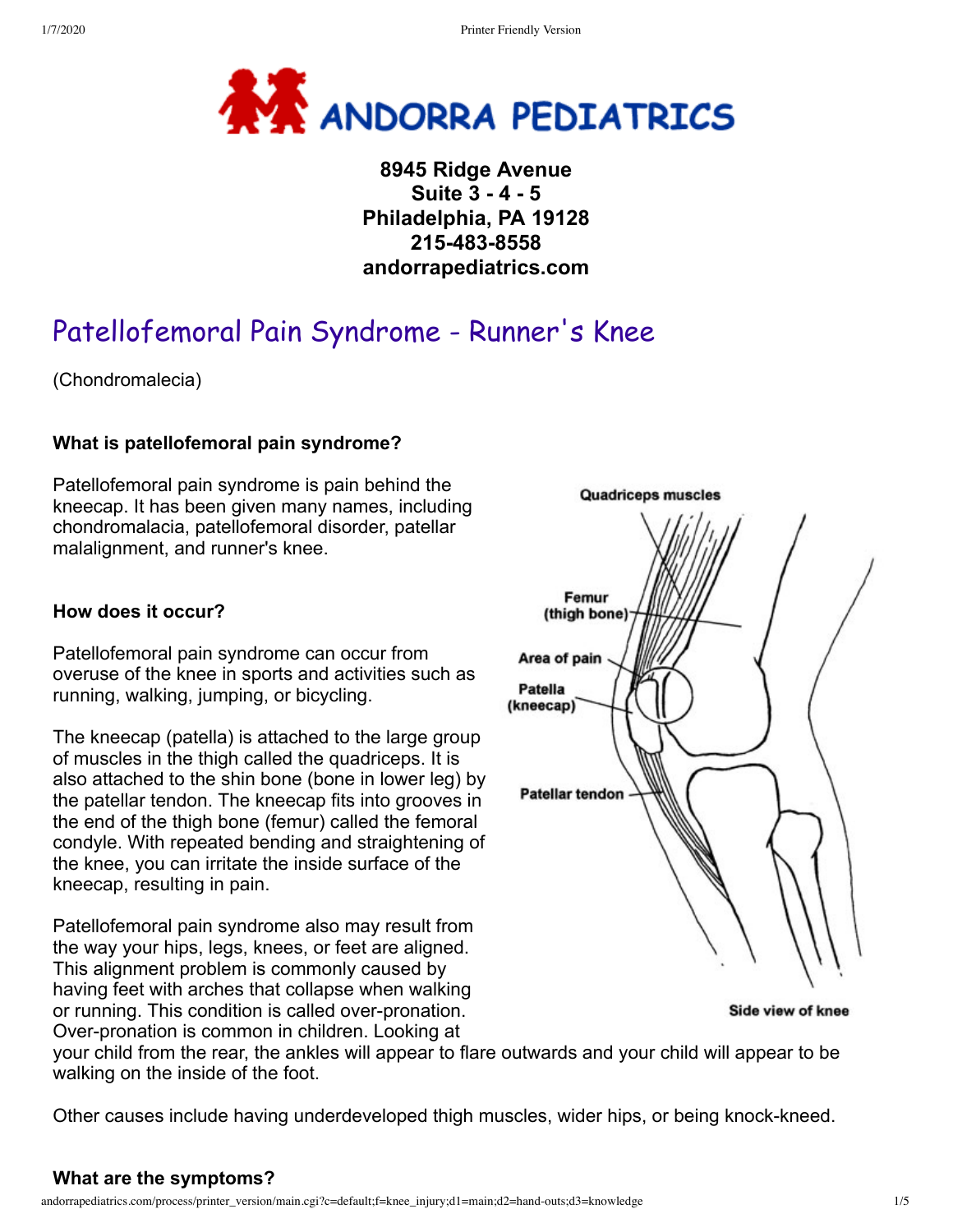The main symptom is pain behind the kneecap. You may have pain when you walk, run, or sit for a long time. The pain is generally worse when walking downhill or down stairs. Your knee may swell at times. You may feel or hear snapping, popping, or grinding in the knee.

#### **How is it diagnosed?**

The diagnosis can be made after reviewing the symptoms and examining the knee. X-rays are rarely necessary.

#### **How is it treated?**

Treatment includes the following:

1. Place an ice pack on your knee for 20 to 30 minutes every 3 to 4 hours for the first 2 to 3 days or until the pain goes away,

2. Elevate your knee by placing a pillow underneath your leg when your knee hurts.

- 3. Take anti-inflammatory medication, such as ibuprofen, as prescribed by your doctor.
- 4. Do the exercises recommended by your doctor or physical therapist (see diagrams below).

Your doctor may recommend that you:

- 1. Wear custom-made arch supports (orthotics) to correct for over-pronation.
- 2. Use an infrapatellar strap, a strap placed beneath the kneecap over the patellar tendon.
- 3. Wear a neoprene knee sleeve, which will give support to your knee and patella.

While you are recovering from your injury, you will need to change your sport or activity to one that does not make your condition worse. For example, you may need to bicycle or swim instead of run. In cases of severe patellofemoral pain syndrome, surgery may be recommended.

#### **When can I return to my sport or activity?**

The goal of rehabilitation is to return you to your sport or activity as soon as is safely possible. If you return too soon you may worsen your injury, which could lead to permanent damage. Everyone recovers from injury at a different rate. Return to your sport or activity will be determined by how soon your knee recovers, not by how many days or weeks it has been since you were injured. In general, the longer you have symptoms before you start treatment, the longer it will take to get better.

You may safely return to your sport or activity when, starting from the top of the list and progressing to the end, each of the following is true:

- Your injured knee can be fully straightened and bent without pain.
- Your knee and leg have regained normal strength compared to the uninjured knee and leg.
- You are able to jog straight ahead without limping.
- You are able to sprint straight ahead without limping.
- You are able to do 45-degree cuts.
- You are able to do 90-degree cuts.
- You are able to do 20-yard figure-of-eight runs.
- You are able to do 10-yard figure-of-eight runs.
- You are able to jump on both legs without pain and jump on the injured leg without pain.

#### **How can I prevent patellofemoral pain syndrome?**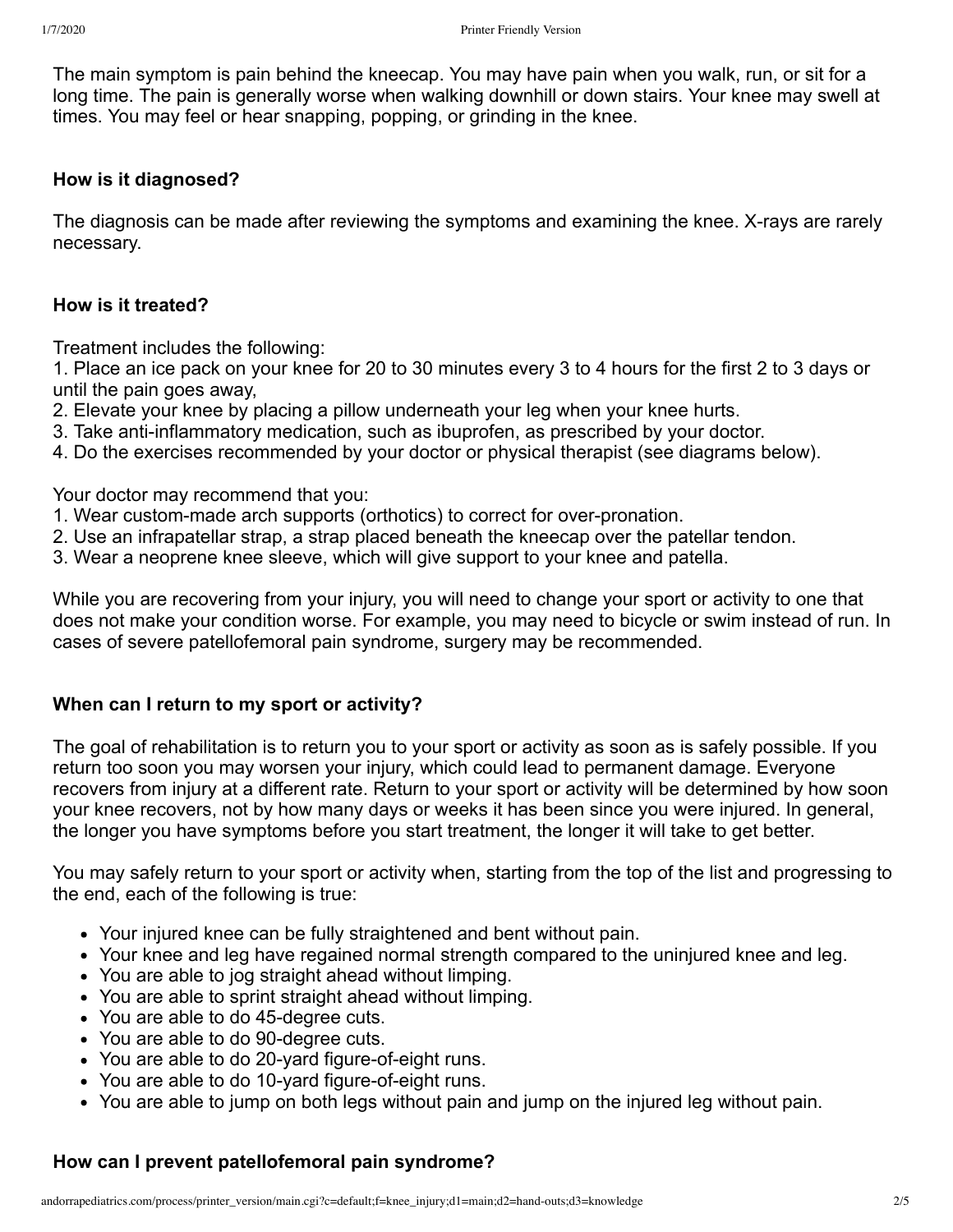Patellofemoral pain syndrome can best be prevented by strengthening your thigh muscles, particularly the inside part of this muscle group. It is also important to wear shoes that fit well and that have good arch supports.

*Written by Pierre Rouzier, M.D., for Clinical Reference Systems*

#### **Rehabilitation Exercises for Chondromalecia**

(Patellofemoral Pain Syndrome)

Exercising an injured knee properly will help you return to sports sooner and more safely. The following exercises are designed to help regain full knee motion, strength, and balance.

Refer to the diagrams shown below. The hamstring stretch (exercise #1) can be started right away. Patellar motility exercises (#2) can be started as soon as it is not too painful to move your kneecap. When the knee pain has decreased, begin the quadriceps stretch (exercise #3) and start strengthening the thigh muscles using exercises #4 through #6.

**Hamstring stretch:** Do not round your shoulders and bring your head toward your toe. This will stretch your low back instead of your hamstrings.

- 1. Stand with the heel of your injured leg resting on a stool that is about 15 inches high.
- 2. Keep your knee straight.
- 3. Gently lean forward from your hips, keeping your shoulders in line with your trunk, until you feel a stretch in the back of your thigh.
- 4. Hold this position for 30 to 60 seconds.
- 5. Return to the starting position. Repeat this exercise 3 times

#### **Patellar mobility:**

- 1. Sit with your injured leg outstretched in front of you and the muscles on the top of your thigh relaxed.
- 2. Take your index finger and thumb and gently press your kneecap down toward your foot.
- 3. Hold this position for 10 seconds.
- 4. Return to the starting position.
- 5. Next, pull your kneecap up toward your waist and hold it for 10 seconds.
- 6. Return to the starting position.
- 7. Then, try to gently push your kneecap inward toward your other leg and hold for 10 seconds.
- 8. Repeat these for approximately 5 minutes.

#### **Quadriceps stretch:**

- 1. Stand an arm's length away from a wall, facing straight ahead.
- 2. Brace yourself by keeping the hand on your uninjured side against the wall.
- 3. With your other hand, grasp the ankle of the injured leg and pull your heel up toward your buttocks.
- 4. Don't arch or twist your back.
- 5. Hold this position for 30 seconds.
- 6. Repeat 3 times.

#### **Quadriceps set:**

1. Sit on the floor with your injured leg straight out in front of you.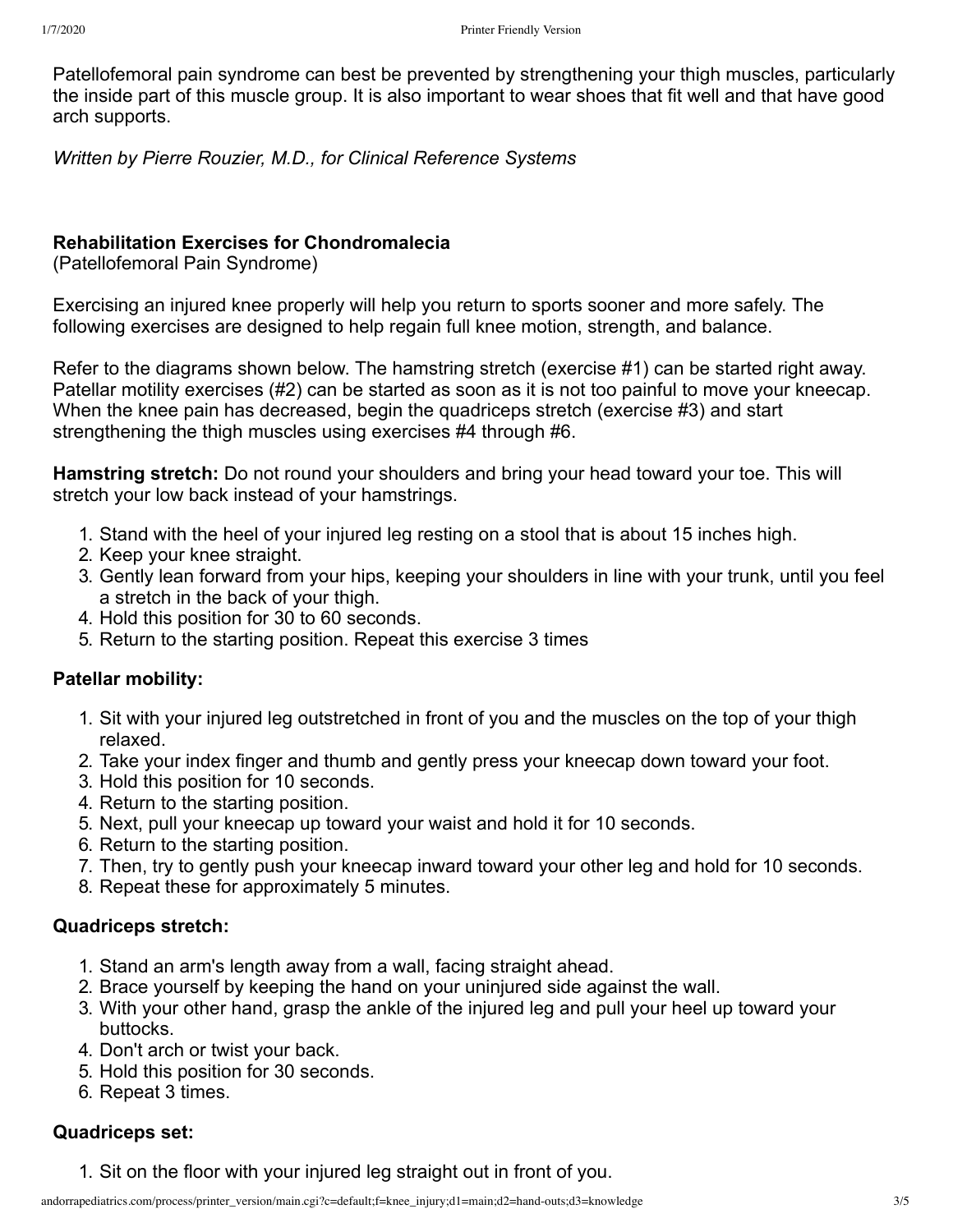- 2. Try to tighten up the muscles at the top of your thigh by pushing the back of your knee down into the floor.
- 3. Concentrate your contraction on the inside part of your thigh.
- 4. It is very important to strengthen this part of your quadriceps muscle, called the vastus medialis, for your rehab to be successful.
- 5. Hold this position for 5 seconds.
- 6. Repeat 10 times. Do 3 sets of 10.

## **Straight leg raise:**

- 1. Sit on the floor with your injured leg straight and the other leg bent so the foot is flat on the floor.
- 2. Pull the toes of your injured leg toward you as far as you can comfortably while tightening the muscles on the top of your thigh.
- 3. Raise your leg 6 to 8 inches off the floor.
- 4. Hold this position for 3 to 5 seconds and then slowly lower your leg.
- 5. Repeat 10 times. Do 3 sets of 10.

## **Weight lifting - leg extension:**

- 1. Do these if you have access to a weight lifting bench with a leg extension attachment.
- 2. Sit on the bench with the weight attachment in front of your lower legs.
- 3. Extend your knees by straightening your legs.
- 4. Be sure your legs straighten completely.
- 5. The last 15 degrees of extension are the most important.
- 6. Use enough weight to cause fatigue but not pain.
- 7. Do 3 sets of 10.

*Written by Tammy White, M.S., P.T., for Clinical Reference Systems*